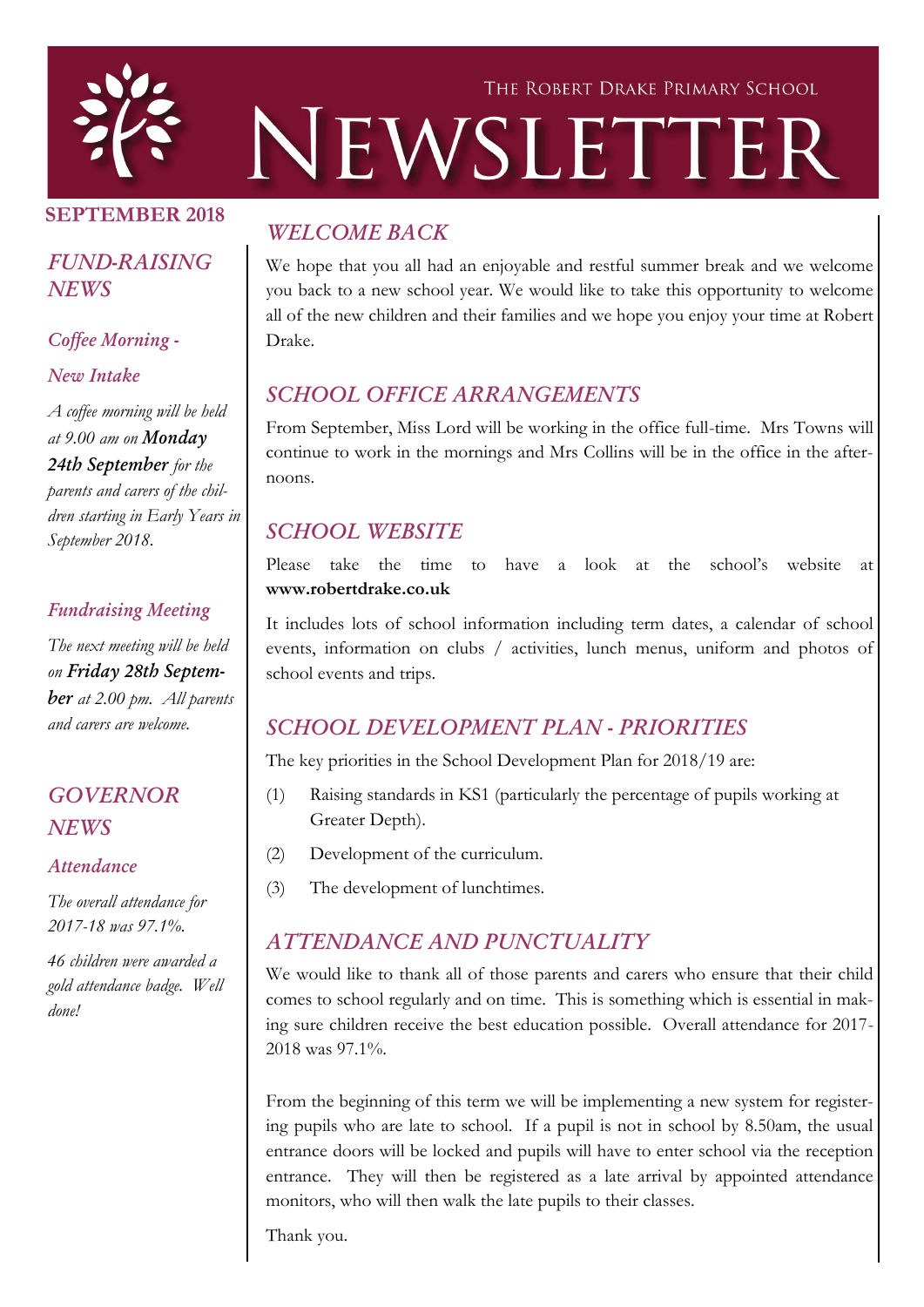### *SCHOOL UNIFORM*

Please could all parents / carers ensure that all children come to school wearing the correct uniform. Staff will be extra vigilant in checking that pupils are dressed correctly. A school uniform list is printed at the end of this newsletter.

## *DISADVANTAGED PUPIL FUNDING/ FREE SCHOOL MEALS*

The Pupil Premium Funding is allocated to children from low-income families who are currently known to be eligible for free school meals and children who have been looked after continuously for more than six months.

You may register your child for Free School Meals if you receive a range of benefits such as Income Support, Income-based Jobseeker's Allowance, Income-related Employment and Support Allowance and Child Tax Credit (provided your annual income does not exceed  $f(16,190)$ .

Registering is quick and easy. If you think you might be eligible, Essex County Council has an online application form on their website:

https://www.essex.gov.uk/Education-Schools/Schools/Pupil-Parent-Support/ Pages/Free-school-meals.aspx

If you meet the eligibility criteria, registering for Free School Meals will bring more money to the school which will benefit your child. Our Pupil Premium Funding is also used to provide support for pupils in a number of ways. As well as enabling your child to have the option of a free, healthy meal at lunchtime, other benefits may also be available for registered children, such as help with the cost of school trips.

Further details are available on the school website.

Please be assured that registering for Free School Meals is completely confidential and your child's peers need not know they have applied. Please contact the school office if you have any questions or require help with your application.

# *PARENT CONSULTATION EVENINGS FOR YEARS 1 TO 6*

This term's Parent Consultation sessions will be held on Tuesday 18th September and Thursday 20th September between 3.30 pm and 7.30 pm. Details will be sent out in a separate letter. Please note this is not for parents / carers of children in EYFS.

As it is so early in the term, children's work will not be set out on this occasion.

#### *ROALD DAHL DAY—13TH SEPTEMBER*

September is Roald Dahl's birth month and this year the school will be celebrating 'Roald Dahl Day' on Thursday 13th September. Further details will be circulated soon.

# *TRAVELLING BOOK FAIR*

The Book Fair arrives at school on Monday 24th September. The children will be given the opportunity to look through the books during the day. The Book Fair will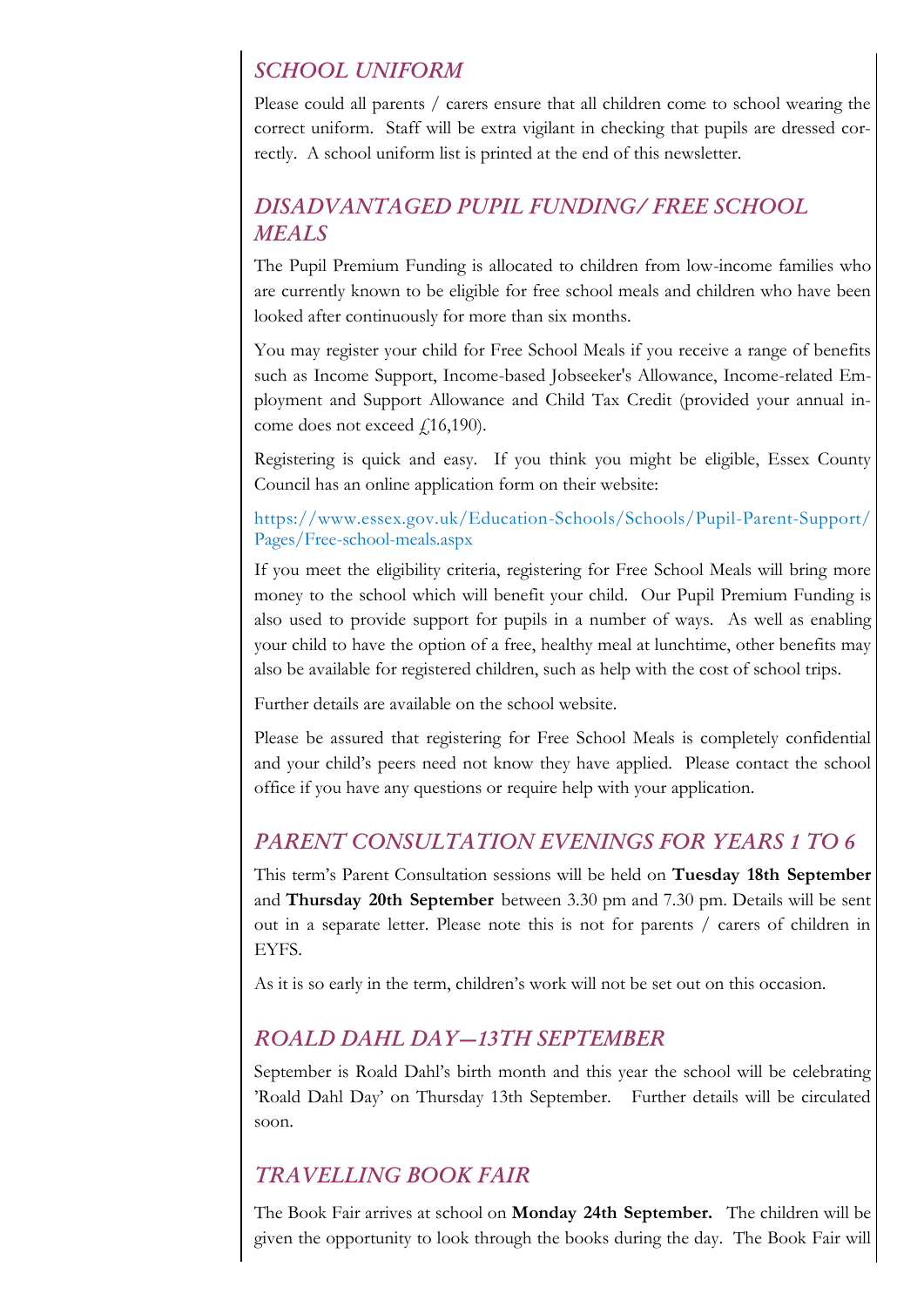be situated in the Group Room and all pupils and parents/carers will need to use the new entrance to access this. Books will be on sale from Monday 24th September to Thursday 27th September - please try to come along.

## *KS1 PARENT'S MEETING - ARRANGEMENTS FOR HOME-WORK*

There is a meeting for all parents / carers of KS1 children on Wednesday 12th September at 2.45 pm. We hope you are all able to attend.

#### *INDIVIDUAL PHOTOS*

This year the individual photos will be taken on Friday 28th September from 8.30 am onwards. We will also be taking family group photos so if you wish any younger pre-school siblings to have their photos taken please could you bring them along at 8.30 am.

#### *CENSUS DAY THEMED LUNCH*

We are holding a special themed lunch on school census day, **Thursday 4th Octo**ber. We would like to encourage all pupils to try a school lunch on this day. The menu will be circulated nearer the time. The cost will be  $f(2.10)$ , as usual, for pupils in Key Stage 2.

## *NAMING CHILDREN'S PROPERTY*

Please can all parents / carers ensure that all clothing, PE bags, book bags, water bottles and lunch boxes are clearly marked with your child's name. There was a great deal of lost property at the end of last term which we were unable to return as it was not named. Thank you.

# *PARENTAL QUERIES*

We would like to remind you that any parental queries should be referred, in the first instance, to your child's class teacher. If these remain unresolved, please make an appointment to see Mrs Rawling if your child is in Years 3 to 6, or Mrs Jones/ Mrs Jackson if your child is in Early Years, Year 1 or Year 2.

#### *EUROKIDS FRENCH CLUB*

Eurokids French Clubs specialise in French tuition for Years 3 - 6. They aim to give children an introduction to the written and spoken language in an informal atmosphere.

The French club is held each Monday lunchtime at The Robert Drake Primary School, starting on Monday 17th September.

For further details please contact Sharon Knight on Tel. 07714 328252 or email eurokids@btinternet.com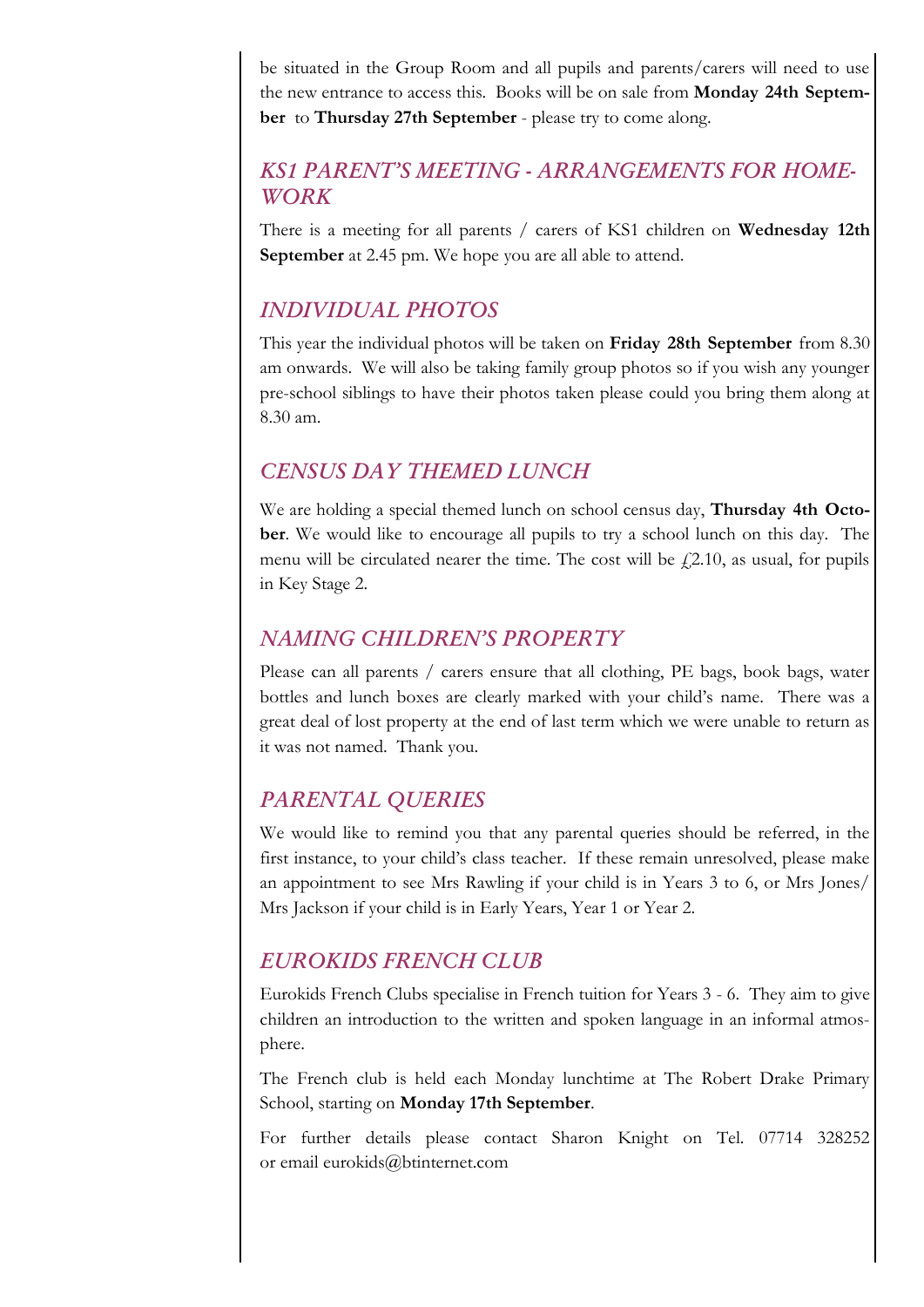#### *CLASS ASSEMBLIES*

The following class assemblies are due to take place this term:

Mr Chaplin's class - Wednesday 3rd October at 9.00 am.

Mrs Vickery's class - Friday 12th October (Harvest Festival) at 9.00 am.

All parents and carers of pupils in these classes are most welcome to attend. Tea and coffee will be available afterwards.

#### *EDUCATIONAL VISIT*

The following educational visit is due to take place this term:

Friday 21st September Y3/4 visit to Colchester Castle

#### *NEW INTAKE - SEPTEMBER 2019 - OPEN EVENING*

We will be holding an Open Evening on Thursday 18th October for pupils due to start school in September 2019. If you know anybody with a child due to start school next September please can you inform them of this date. Further details can be obtained from the school.

A number of school tours will be held during October and November for parents/ carers of children due to start school in September 2019. Please contact the school office to book a place.

#### *NON-PUPIL DAYS 2018-2019*

Non-pupil days for 2018-19 are:

Monday 3rd September 2018

Friday 4th January 2019

Friday 24th May 2019

Monday 3rd June 2019

Friday 12th July 2019

Please note that these dates are subject to change. The term dates for 2018-2019 are on the school website (www.robertdrake.co.uk).

#### *SCHOOL UNIFORM*

#### *Years 1-6 (Winter)*

| GIRLS: | White/blue shirt with collar (not polo shirt)<br>Grey skirt (not culottes) or pinafore dress (knee length)<br>Grey tailored trousers<br>Maroon cardigan/jumper (not sweatshirt)<br>School tie<br>White ankle or knee length socks or plain black, white or grey tights<br>(no trainer socks)<br>Flat black shoes, no trainers or knee length boots please |
|--------|-----------------------------------------------------------------------------------------------------------------------------------------------------------------------------------------------------------------------------------------------------------------------------------------------------------------------------------------------------------|
| BOYS:  | White/blue shirt with collar (not polo shirt)<br>Grey tailored trousers                                                                                                                                                                                                                                                                                   |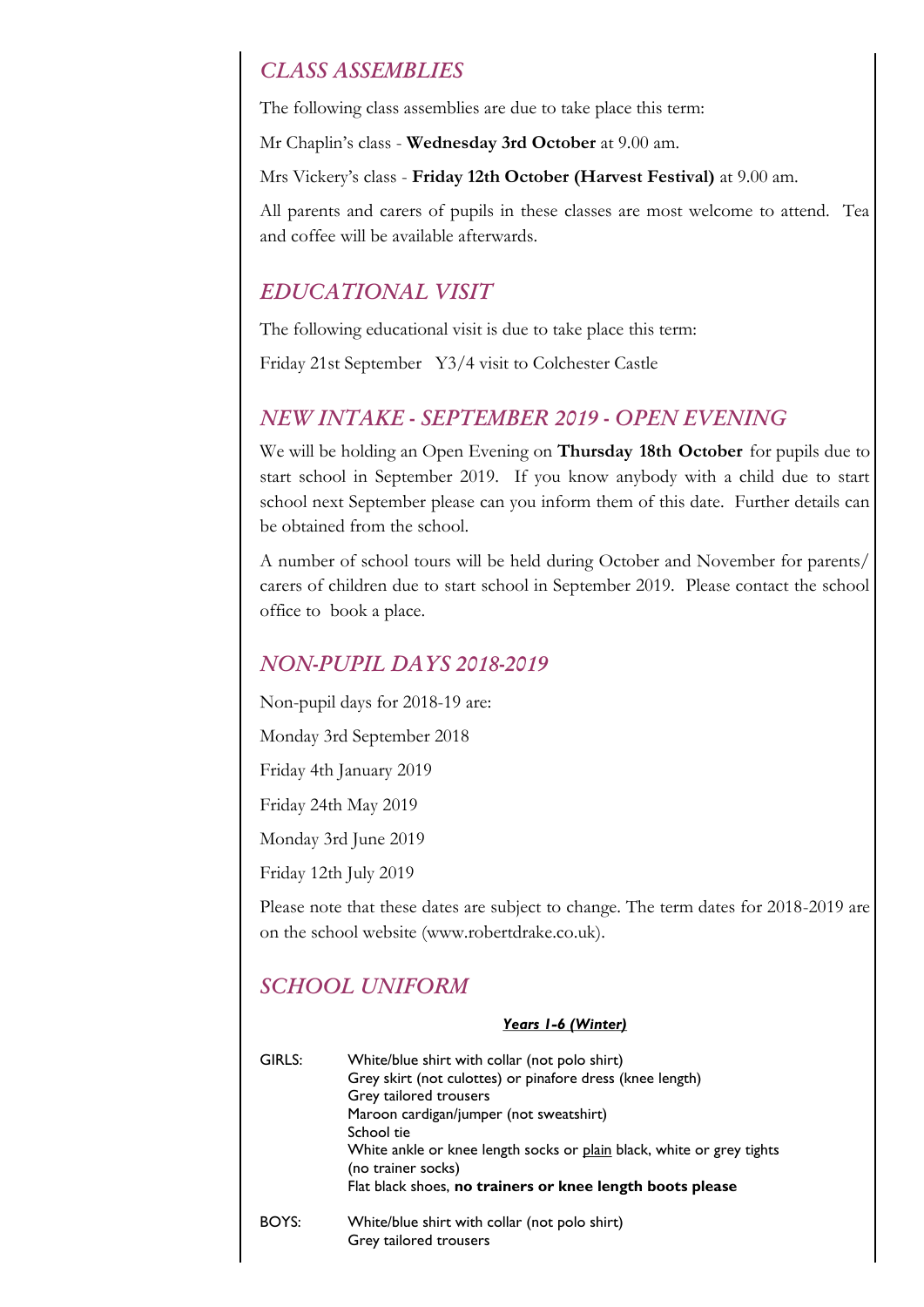|                                                                                                                                          | Maroon pullover (not sweatshirt)<br>School tie                                                                                                                                                                                                                                  |  |  |
|------------------------------------------------------------------------------------------------------------------------------------------|---------------------------------------------------------------------------------------------------------------------------------------------------------------------------------------------------------------------------------------------------------------------------------|--|--|
|                                                                                                                                          | Socks (dark and plain)<br>Black shoes - no trainers please                                                                                                                                                                                                                      |  |  |
| Years 1-6 (Summer)                                                                                                                       |                                                                                                                                                                                                                                                                                 |  |  |
| GIRLS:                                                                                                                                   | Optional Summer uniform blue and white striped/checked dress (one piece only)<br>White ankle or knee length socks.<br>Flat black shoes or sandals                                                                                                                               |  |  |
| BOYS:                                                                                                                                    | White/blue short sleeved shirt with collar (not polo shirt)<br>Grey tailored trousers or tailored shorts<br>School tie<br>Socks (dark and plain)<br>Black shoes or sandals                                                                                                      |  |  |
| <b>Early Years Foundation Stage (Winter)</b>                                                                                             |                                                                                                                                                                                                                                                                                 |  |  |
| GIRLS:                                                                                                                                   | Grey skirt (not culottes)/pinafore dress (knee length)<br>Grey tailored trousers<br>White polo shirt<br>Maroon sweatshirt<br>White ankle or knee length socks or black, white or grey tights (no trainer<br>socks)<br>Flat black shoes, no trainers or knee length boots please |  |  |
| BOYS:                                                                                                                                    | Grey tailored trousers<br>White polo shirt<br>Maroon sweatshirt<br>Socks (dark and plain)<br>Black shoes - no trainers please                                                                                                                                                   |  |  |
| <b>Early Years Foundation Stage (Summer)</b>                                                                                             |                                                                                                                                                                                                                                                                                 |  |  |
| GIRLS:                                                                                                                                   | Optional Summer uniform blue and white striped/checked dress<br>White ankle or knee length socks<br>Flat black shoes or sandals (closed in)                                                                                                                                     |  |  |
| BOYS:                                                                                                                                    | White polo shirt<br>Grey tailored trousers or tailored shorts<br>Socks (dark and plain)<br>Black shoes or sandals (closed in)                                                                                                                                                   |  |  |
| • Ties are to be worn to and from school in Years 1-6<br>. Boots worn in extreme weather conditions should be changed on entering school |                                                                                                                                                                                                                                                                                 |  |  |
| Indoor games, dance and gymnastics                                                                                                       |                                                                                                                                                                                                                                                                                 |  |  |
|                                                                                                                                          | A plain white T-shirt<br>Black shorts (plain)<br><b>Black plimsolls</b><br>(On occasions, children will work barefooted unless they have a foot infection)                                                                                                                      |  |  |
| <b>Outdoor games and athletics</b>                                                                                                       |                                                                                                                                                                                                                                                                                 |  |  |
|                                                                                                                                          | A plain white T-shirt<br>Black shorts (plain)<br>A plain black or burgundy tracksuit (no logos)<br>Black plimsolls or trainers                                                                                                                                                  |  |  |
| <u>Swimming</u>                                                                                                                          | <b>Boys and Girls:</b><br>One piece swimming costume/trunks                                                                                                                                                                                                                     |  |  |